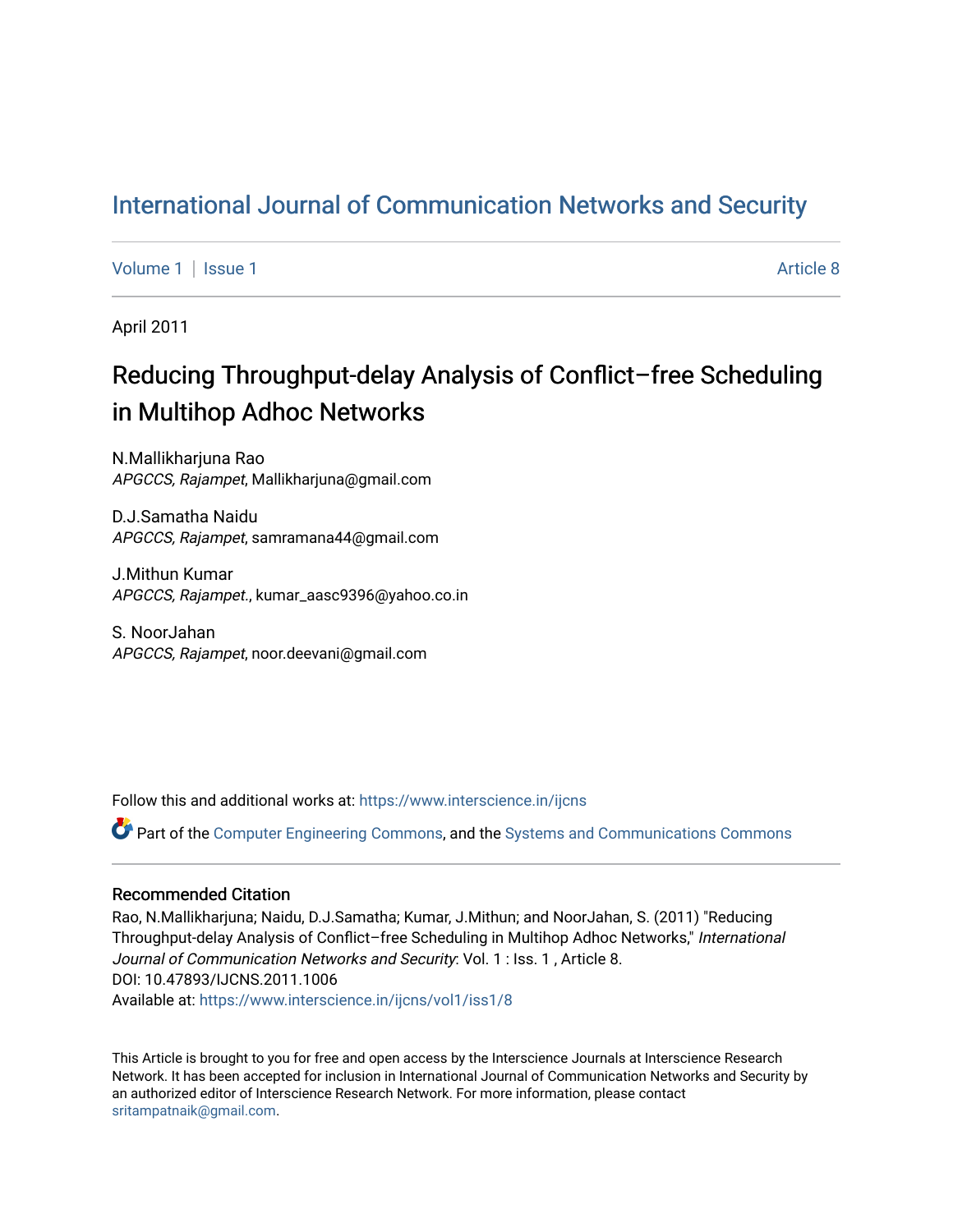### **Reducing Throughput-delay Analysis of Conflict–free Scheduling in**

**Multihop Adhoc Networks**

*N.Mallikharjuna Rao1 , D.J.Samatha Naidu2 , J.Mithun Kumar3 , S.NoorJahan4 APGCCS, Rajampet.1,2,3,4*

samramana44@gmail.com<sup>2</sup>, kumar\_aasc9396@yahoo.co.in<sup>3</sup>, noor.deevani@gmail.com<sup>4</sup>

*ABSTRACT- An Adhoc networks is a self organized and distributed entity, consisting of n mobile stations (MSs) without the coordination of any centralized access point. Initialization is one of the fundamental tasks to set up an adhoc network, which involves assigning of each of the n MSs a distinct ID number from 1 to n, distributedly. In randomized initialization protocols are developed for single-hop adhoc networks under different conditions. This study investigates the performance of an analytical approximation for the throughput-delay charac-teristic of a multihop ad-hoc network employing conflict-free time division multiplex (TDM) scheduling with half-duplex transceivers. The approximation models traffic at each link as an independent M/D/1 queue and its perfor-mance is measured by comparing to simulation results for various topologies, traffic loads, and network sizes. Re-sults indicate that the approximation is most appropriate for a tandem network but is also reasonable for other two-dimensional topologies. In the twodimensional topologies, the approximation clearly improves at high traffic loads but does not exhibit distinguishable trends over the network sizes observed.*

*Keywords: Introduction, Network Delay Approximation, Simulation Method, Experimental Scenario, Results & Discussion.*

#### **I. INTRODUCTION**

Ad hoc networks are connection-less networking systems, a collection of interconnected networks without communication channels like fiber optic cables, copper wires, twisted pairs, etc., are not required to communicate. Collection of mobile stations transmits the information through the base stations without communication lines. Scheduling and routing protocols for multihop ad-hoc net-works are constantly being proposed or modified, and results in this area of research rely on the chosen performance anal-ysis method. In these complex networks, an exact analysis of throughput-delay characteristics is difficult and often limited to small networks with simple topologies [1]. Simulation studies are the commonly used alternative, but are often time consum-ing. Analytical approximations are an attractive option. This work investigates an approximation to the throughput-delay for a guaranteed access scheduling protocol. Guaranteed access is one type of scheduling method that allows for control over the packet

delay [3]. The ability to directly influence the delay through scheduling is critical to real-time applications and is a means for providing quality of service (QoS) guarantees in a multihop adhoc network.

In other work on multihop networks, approximations have been used for the throughput-delay for time division multi-plex (TDM) scheduling. Upon introducing the channel access protocol Spatial - Time Division Multiple Access (S-TDMA), Nelson and Klein rock used a fluid approximation to evaluate the mean system delay of messages. They approximated the random length of the backlog on a link by its expected value and evaluated its growth through a regenerative process consisting of input, service, and idle modes. The delay on that link can be found by dividing the average backlog length by the average ar-rivals to the link. The average delay can be found by summing link delays weighted by their relative traffic loads. The results of the fluid approximation

were shown to match closely with simulation results, but the mean

delay varied widely accord-ing to assumptions about the ordering

and size of input, ser-vice, and idle intervals. This type of analytical analysis based on regenerative processes is often employed for complicated protocols [3], but for TDM scheduling, a more simple queuing analysis may suffice. This was the approach taken by Ju and Li in their work proposing that TDMA scheduling be based on Latin Squares. They evaluated the average packet delay for this protocol using an M/M/1 queuing model with bulk arrivals. Though transmission times for TDM scheduling correspond to discrete length slots, the inter-departure times were assumed to be stochastic to account for the fact that collisions may occur on the channel for the scheduling technique being evaluated. Sim-ulation results attested to the accuracy of this analytical method. A similar approximation with deterministic service times can be used for conflict-free schedules.

This work considers an approximation for the expected end-toend packet delay based on the assumption that the traffic at each link acts as an independent M/D/1 queue [6]. A queuing model for traffic is used for wired networks [7] and is appli-cable to a wireless network by accounting for operation of the hardware in half-duplex mode. Research in ad-hoc networks makes use of

International Journal of Communication Network & Security, Volume-1, Issue-1, 2011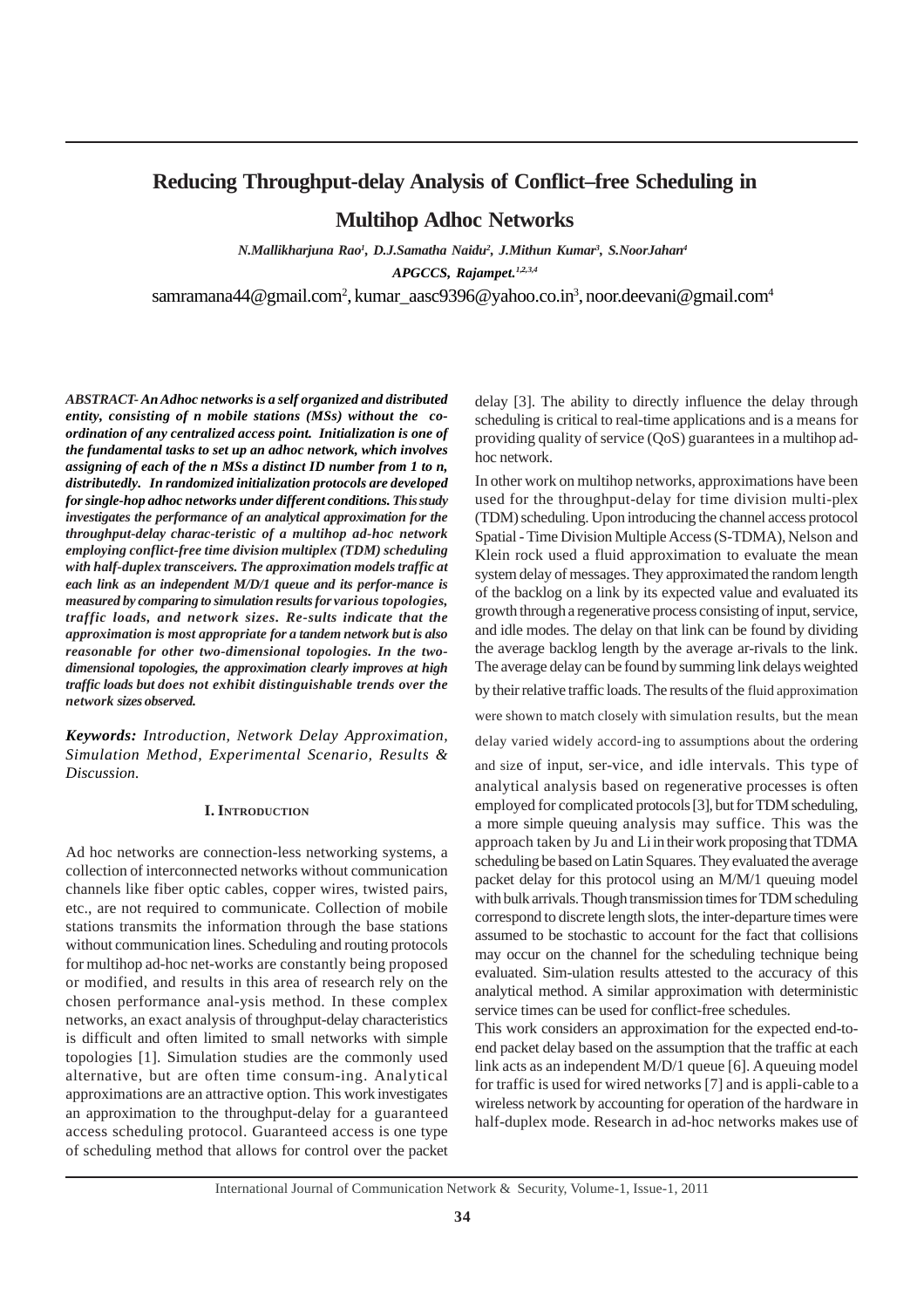this traffic model [2], but this study is the first known to the authors to focus on the performance of the M/D/1 approximation. The approximation can be applied for a known fixed routing and a conflict-free schedule defined by a repeating frame of equallysized time slots. This represents the state of a mobile network at the time of route and schedule updates, and the performance may change as nodes move.

In the following section, the delay approximation is derived and necessary assumptions are discussed. A network simula-tor used for performance comparisons is then described in de-tail. The scenarios used in evaluating the approximation are presented, followed by a discussion of the suitability of the ap-proximation for various traffic loads, topologies, and network sizes.

#### **II. NETWORK DELAY APPROXIMATION**

The *end-to-end packet delay* is defined as the time between the arrival of a packet at the buffer of the *source* node and its successful reception at the *destination* node. The end-toend packet delay allows for evaluation of the quality of service (QoS) under low, moderate, and high traffic. For this dis-cussion the following assumptions are needed.

- The external traffic source attached to each node generates Poisson distributed packet arrivals with average traffic load *ë/N* (packets/slot) where *N* is the number of nodes in the network, and ë is **the** *total external traffic load.*
- Packet destination is equally likely among nodes. The initial source *(S)* and final destination *(D)* of a packet is denoted by an *(S, D)* pair. In a multihop ad-hoc network a routing algorithm must be used to select a set of intermediate links (path) between *(S, D)* pairs to route the packet. There-fore, the average traffic load passing through a link *(i, j), ëij,* is the result of external and internal traffic [2].

$$
\lambda_{ij} = \sum_{\substack{\forall (S, D) \text{ round} \\ \text{through link } \langle i, j \rangle}} \frac{\lambda}{N(N-1)} = \frac{\lambda}{N(N-1)} T_{ij} \qquad (1)
$$

Tij are the elements of the *relative traffic load* matrix T given by the cardinality of the set of *(S, D)* pairs routed through link *(i,j)*. In other words, Tij represents the number of route paths that traverse link *(i, j).* The assumption of Poisson ar-rivals to a node does not represent busty traffic or capture the effects of relayed packets through a slotted-time system, but it is used in [6], in the approximation here, and in other studies of ad-hoc networks due to its simplicity, ease of analysis, and reproducibility of the results it provides.

A randomly selected packet transmitted from node *S* to node *D* experiences a random delay  $D<sub>s</sub>$ *D* that is the sum of the de-lays on every link traversed in the selected path. Averaging

over all the equally likely *(S, D)* pairs in the network, the expected end-to-end delay is given by

 $E[Dii]$  is the expected packet delay over link  $(i,j)$  and is a function of the external traffic load, internal traffic load, medium access control (MAC) protocol, and the multiple ac-cess interference (MAI). An exact analysis for E [Dij] in the wireless scenario appears to be very difficult [9, 3].

Neverthe-less, the above equation can be rewritten in terms of the relative traffic load.

Since coordination among nodes exists, it is possible to esti-mate the relative link capacity assigned to each link after cre-ating the link schedule. Through the scheduling algorithm the number of slots assigned to a link is more or less controlled. However, in general, the resulting number of slots assigned to a link depends on several factors including the topology and loca-tion of a particular node. For instance, links at the Enetwork edge will be subject to less MAI than those at the center of the net-work. In addition, nodes at the center of the network may carry higher relative traffic. Nevertheless, the capacity assigned to a given link *(i, j)* after creating the schedule can be computed. Let *nij* be the number of slots within a period of the schedule, *NF*, allocated to link *(i, j);* then the relative link capacity *Cij* is given by (4).

$$
C_{ij} = \frac{n_{ij}}{N_f} \,. \tag{4}
$$

In order to estimate *E[Dij]* the following assumptions are needed:

- A. Each node uses a different infinite length buffer for every feasible outgoing link.
- B. Packet arrival times to be transmitted over each link are Poisson distributed with arrival rate *ëij* given by (1).

$$
E[D] = \sum_{\substack{\forall \text{link} \in (i,j) \\ \text{in the network}}} \frac{T_{ij}}{N(N-1)} E[D_{ij}] \tag{3}
$$

- C. The *nij* slots assigned to link *(i,j)* are uniformly distributed within the schedule.
- D. Packet reception is error free.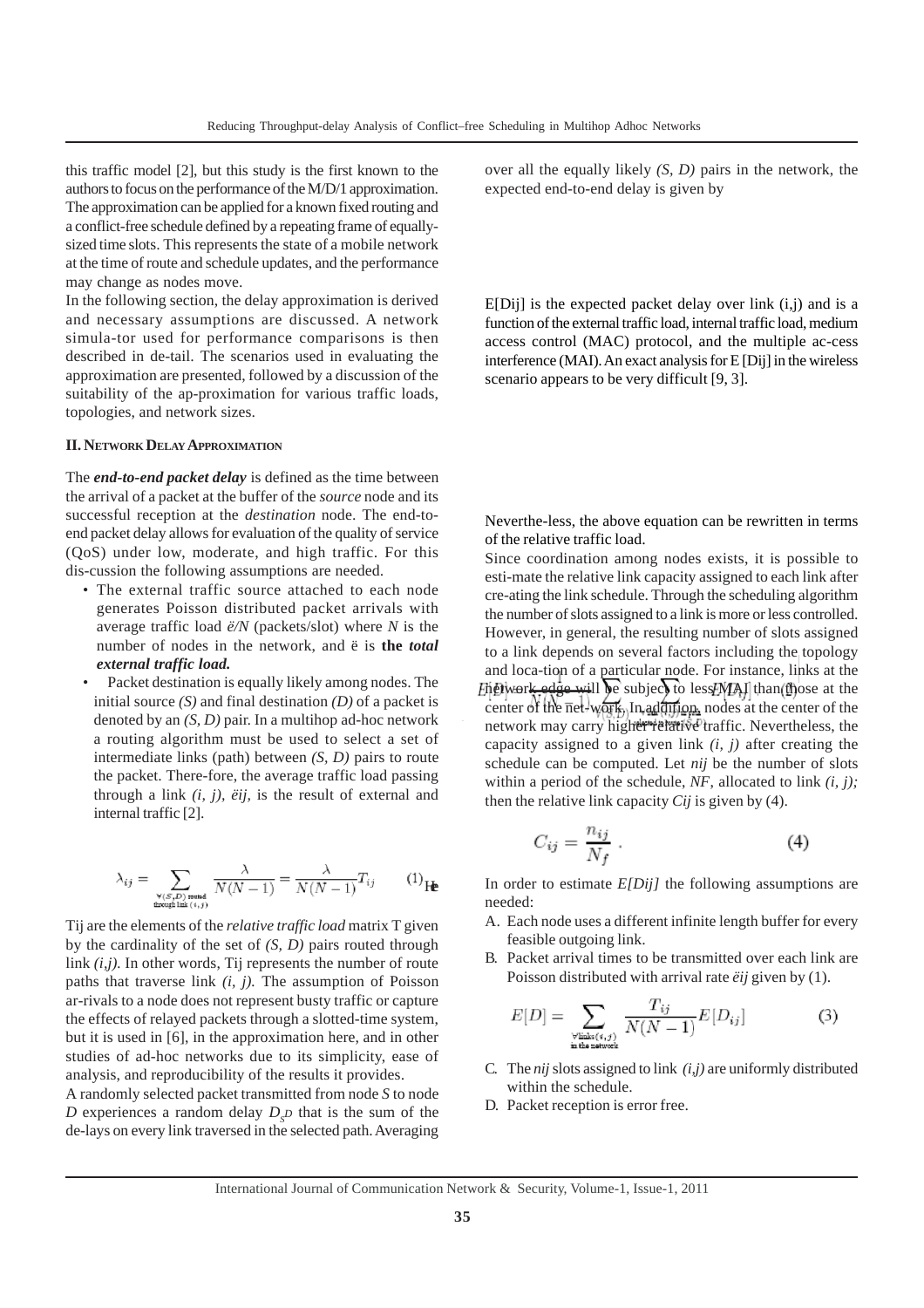Assumption B implies that packet arrivals to each link are independent from the delay and queue process over the previ-ous relaying link. This is similar to Klein rock's principle of independence [2]. For low traffic this is not always true. For example, one packet from a source to a destination will find basically empty queues over each relaying node, making the Poisson distributed arrival process assumption to each link in-valid. Assumption C depends on the scheduling algorithm uti-lized and could be difficult to achieve. It has been shown in [4] that Assumption C is a desirable property of a good schedule as it minimizes packet delay. Assumption D is reasonable since the schedule ensures sufficiently low interference between links scheduled to transmit during the same slot.

If the above assumptions are used, the expected packet de-lay through link *(i,j), E[Dij]* can be modeled as the resulting packet delay in a TDMA system (M/D/1 queueing model) with a frame length *Nf/nij* and packet transmission time of 1 slot [ [3], page 13]. Hence, (3) can be approximated by (5).

#### **III. SIMULATION METHOD**

In order to investigate the performance of the approximation in (5), a simulator based on MATLAB® and ANSI C is used for comparison. In the simulator, external packets arriving at each node are generated according to a Poisson process using the procedure described in [5]. Poisson arrivals and destination node are generated using a linear congruential pseudorandom number generator as implemented in ANSI C. Simulation of equally likely packet destinations is done following the recom-mendation given in [6]. The statistical properties of these pro-cesses have been verified to ensure that the random generator works well for the number of packets generated in the network. According to [7], this improves credibility of the results. First-In-First-Out (FIFO) buffers of length 500 packets are used for each outgoing link where packets were placed after their recep-tion to be forwarded using information from the routing table. The simulation is run until each node transmits 1000 packets to every other node in the network. This is repeated and the mea-sured delays are averaged until the 95% confidence interval lies within 0.1% of the average.

#### **IV. EXPERIMENTAL SCENARIO**

*Routing:* A minimum-hop algorithm (MHA) is used and ties are broken by selecting the last path found. This corresponds to the minimum-hop path with the largest sum of node ID num-bers.

*Scheduling:* The Degree Algorithm introduced by Shor and Robertazzi [9] is adapted for link assignment scheduling and used to generate a conflict-free schedule. This algorithm ac-counts for traffic load when creating the schedule in order to increase network throughput. All links in the network are first numbered according to traffic load so that heavily loaded links are given higher priority in access to the channel. Sets of non-interfering links, or cliques, are then constructed by attempting to add links in order of priority. Through this process, the fol-lowing assumptions are used.

- A node can either transmit or receive a single packet in a given slot as shown in fig 1.
- The channel can be spatially reused. Links located two hops apart produce negligible interference. Compatible links, or links that can be enabled without violating these assumptions, are added to each clique. Once all cliques are constructed, a schedule is defined by a fixed-length repeat-ing frame where each clique is assigned a number of slots pro-portional to its traffic load.



#### *Fig 1. Examples of tandem, ring, and grid-mesh network topologies.*

All links are assumed to be of the same quality and the net-work is represented by a connected graph. Once the sched-ule is generated, slot assignments are scrambled in an effort to distribute link access to the channel uniformly within the frame. The random generator used for scrambling is a lagged Fibonacci generator combined with a shift register random in-teger generator as implemented in MATLAB ®.

*Network topologies:* Ring, tandem, and mesh-grid topologies of various sizes *N* nodes are considered. Fig. 4.1 shows examples of these topologies. Ring networks consisting of odd numbers of nodes allow for perfect balancing of the traffic load over links with the MHA. This is not true for the other topologies.

*Performance measures:* The expected delay given by the ap-proximation is denoted *I)* while the average value provided by the simulation is denoted *D,* both of which are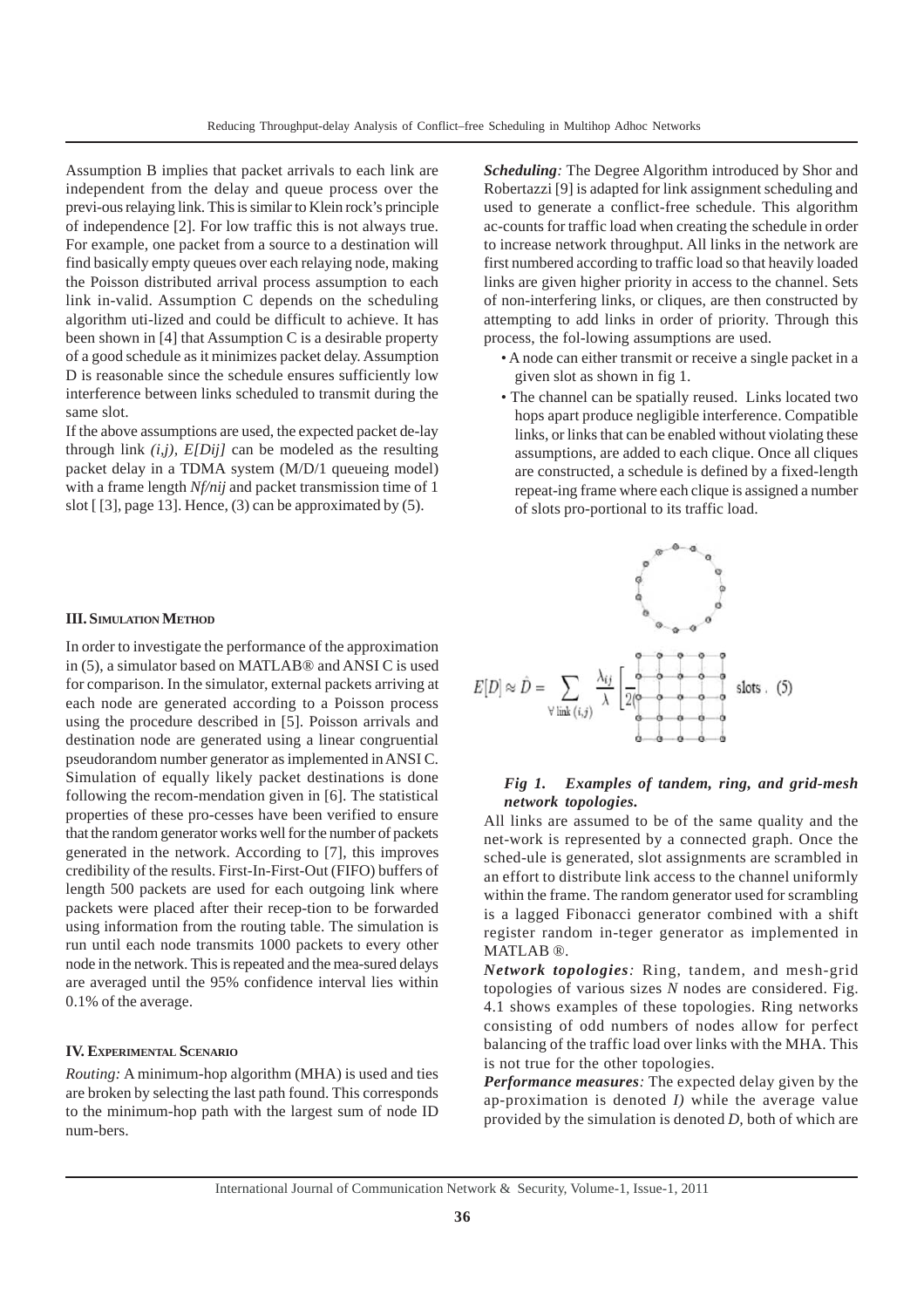functions of the total external arrival rate ë. The maximum throughput A\* is the maximum value of ë for which *D* remains finite. The *approxi-mation error* is defined as

$$
\xi = \frac{\bar{D} - \bar{D}}{\bar{D}}.\tag{6}
$$

These values are expressed as a percentage, and positive values of î indicate that the approximation overestimates delay. For performance comparisons, values of î are found for the low traffic load  $\ddot{e} = 0.10$ A\* and a high traffic load  $\ddot{e}$ 

 $= 0.75A^*$ . These errors are denoted

#### **V. RESULTS & DISCUSSION**

The end-to-end delay versus offered traffic is shown for tan-dem, ring, and mesh-grid networks in Fig 2, 3, and 4, respec-tively. The approximation follows the trend in the simulated throughput-delay over all traffic loads. It tends to underesti-mate delay at low traffic loads for all topologies considered. At high loads, the approximation provides a clear overestimate for tandem networks and a less-pronounced overestimate for ring topologies. For mesh-grid topologies, the simulated delay con-verges to the approximate value at high traffic loads, providing a close estimate. Though caution should always be taken in applying an approximation, the one examined here is clearly reasonable for the cases considered and thus useful for quick evaluations.

It is interesting to note that the tandem network is the only topology for which the approximation performs better at low traffic loads. This is better revealed by the approximation er-ror at low and high traffic loads as listed for the three topolo-gies in Tables I, II, and III. For tandem networks of the net-work sizes observed the error for low and high traffic is at most 6.3%. Higher approximation error occurs for a tandem network of only 5 nodes. In larger networks, the approximation tends to get worse as network size increases.

The degradation in performance of the approximation for high traffic load in a tandem network is clearly evident in Fig 2. Simulation results have been verified to ensure that buffer over-flows do not occur and that the simulated delay does asymptote as the external arrival rate approaches maximum throughput. For a tandem network, this asymptote is quite sharp, but the approximation does not reflect such sharpness. In the ring networks, it appears from Fig 3 that the approx-imation gets worse at network size increases. However, when more network sizes are considered as shown in Table II, it ap-pears there are no distinguishable trends with changes in net-work size. A relatively high error was found for low traffic but the approximation error for high traffic loads is at most 11%. This leads to the conclusion that the model is better suited for moderate to high traffic load.

Finally, the highest error for low traffic was found for the mesh-grid topology, making the model poor in this situation. However, the approximation improves with increasing traffic load, and the poor performance at low loads is in stark contrast to its convergence with simulated results at maximum through-put. The model can be utilized with greater confidence to pre-dict the throughput-delay performance at high traffic load for mesh-grid.



*Fig 2. End-to-end delay versus offered traffic for tandem networks of various sizes. The approximate delay is shown in the solid line and simulated delay is shown as points.*



*Fig 3. End-to-end delay versus offered traffic for ring networks of various sizes.*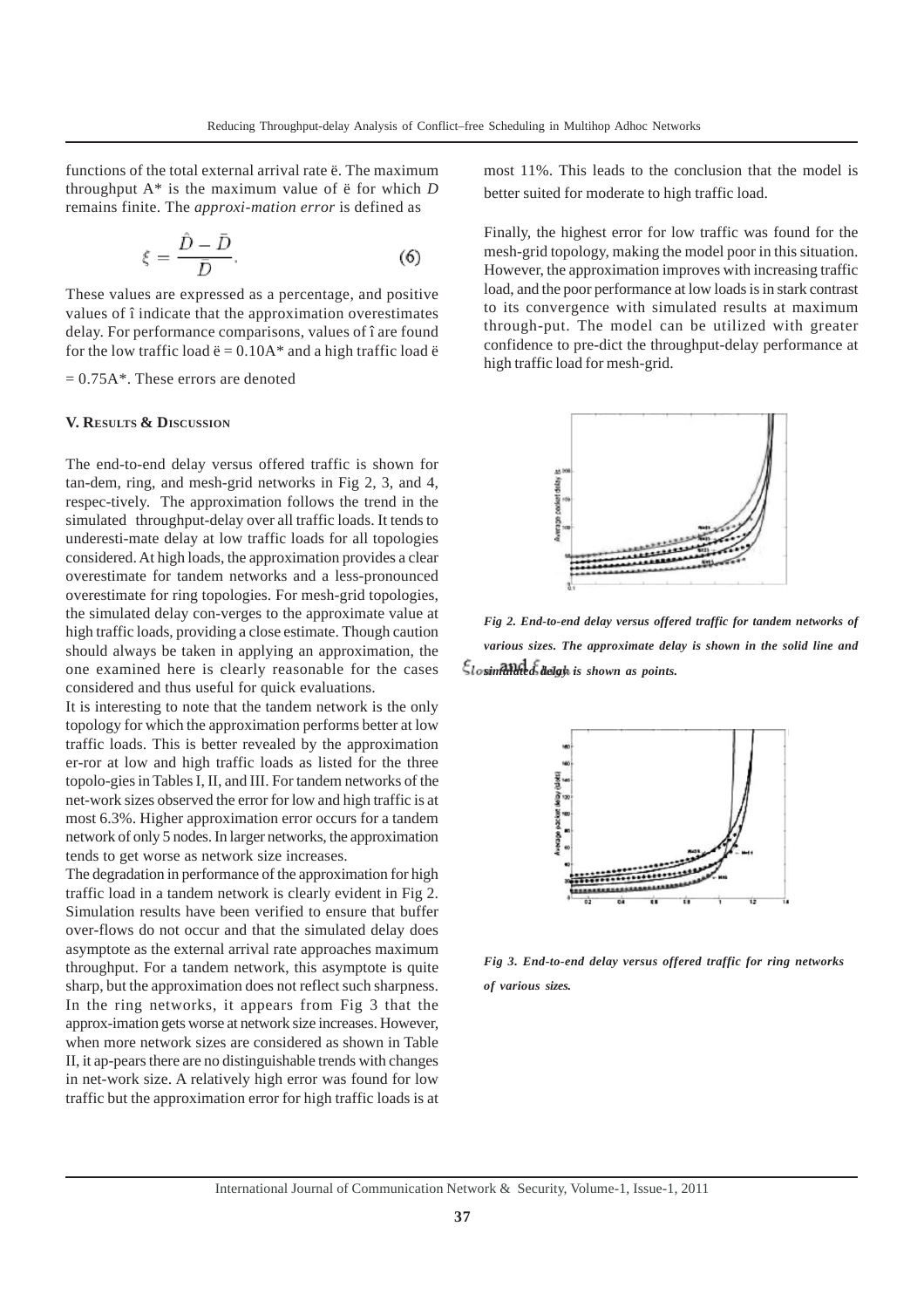

*Fig 4. End-to-end delay versus offered traffic for mesh-grid networks of various sizes.*

The approximate delay is shown in the solid line and simulated delay is shown as points. Most general and comparable to an arbitrary two-dimensional topology. These results are most extendable to other cases. The performance of the approximation clearly depends on the network topology and size. These two parameters influ-ence traffic and directly affect the packet arrival process to the queue of each link which, together with the uniform slot as-signment distribution, is a key assumption of the model. In the case of tandem networks, the arrival process to each link appears to be renewed by packets entering and leaving the net-work, and the Poisson assumption for the process is reasonable. This agrees with Klein rock's independence assumption for inter-arrival times as noted in [3]. For ring and mesh-grid topolo-gies at low traffic, the approximation does not perform as well, indicating that the Poisson process assumption may not be true to the same degree. As revealed by Fig 4, this renewal process appears to occur to a greater extent in mesh-grid topologies as traffic load increases. The difference in suitability of the model might be better ex-plained by comparing arrivals at nodes in the tandem and ring network. It is noted that the arrival process and destination for any node in the ring is comparable to that of the middle node in the tandem. At these nodes, inter-arrival times may not fol-low the exponential distribution as closely since internal arrivals.

|    | $\zeta$ low $(\%)$ | $\xi$ high $(\%)$ |
|----|--------------------|-------------------|
|    | $-6.3$             | 3.8               |
| 15 | -0.04              | 5.2               |
| 25 | 0.47               | 4.7               |
| 35 | 1.6                | 5.1               |
| 45 | 2.5                | 5.8               |
| 55 | 3.5                | 6.3               |
|    | TABLE I            |                   |



|    | člow(%) | $\xi$ high(%) |
|----|---------|---------------|
|    | .29     |               |
| 15 | $-24$   | $-3.6$        |
| 25 | 14      | 2.0           |
| 35 | $-26$   | 1.6           |
| 45 | $-12$   | 8.8           |
| 55 | $-26$   | 45            |

*TABLE II*

*APPROXIMATION ERROR FOR RING NETWORKS.*

| Jow (%) | high (%) |
|---------|----------|
|         |          |
|         |          |

#### *TABLE III*

*APPROXIMATION ERROR FOR MESH-GRID NETWORKS.*

This symmetry in traffic may result in dependencies on the in-terarrival times. However, when moving away from the middle of the tandem network, internal arrivals occur at intervals that are more unevenly distributed. This is a result of the arrivals coming from opposite ends located at different distances from the node. Thus, the assumption of independent Poisson arrivals is more realistic for nodes further from the middle of the tan-dem. The assumption still deviates further from reality for the ring and mesh-grid topologies. This possible explanation of re-sults has not been verified in this study, but future work that measures the distribution of simulated arrivals would be useful for testing this explanation.

#### **VI. CONCLUSION AND FUTURE WORK**

The end-to-end delay versus offered traffic follows the trend in the simulated throughput-delay over all traffic loads. It tends to underesti-mate delay at low traffic loads for all topologies considered. At high loads, the approximation provides a clear overestimate for tandem networks and a lesspronounced overestimate for ring topologies. For mesh-grid topologies, the simulated delay con-verges to the approximate value at high traffic loads, providing a close estimate. Though caution should always be taken in applying an approximation, the one examined here is clearly reasonable for the cases considered and thus useful for quick evaluations. The highest error for low traffic was found for the mesh-grid topology, making the model poor in this situation. However, the approximation improves with increasing traffic load, and the poor performance at low loads is in stark contrast to its convergence with simulated results at maximum through-put. The model can be utilized with greater confidence to pre-dict